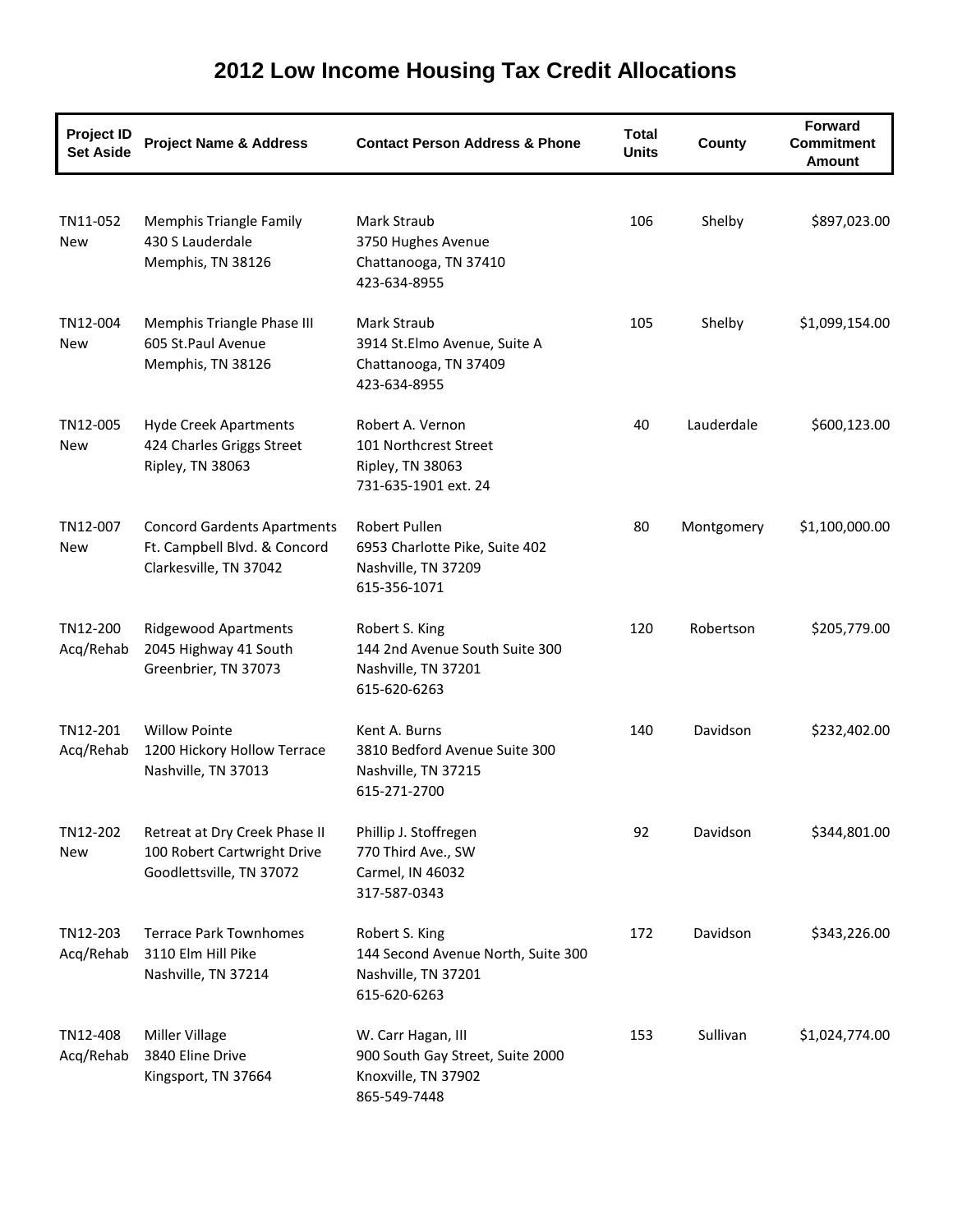| <b>Project ID</b><br><b>Set Aside</b> | <b>Project Name &amp; Address</b>                                         | <b>Contact Person Address &amp; Phone</b>                                                     | <b>Total</b><br><b>Units</b> | County     | <b>Forward</b><br><b>Commitment</b><br>Amount |
|---------------------------------------|---------------------------------------------------------------------------|-----------------------------------------------------------------------------------------------|------------------------------|------------|-----------------------------------------------|
|                                       |                                                                           |                                                                                               |                              |            |                                               |
| TN12-409<br>Acq/Rehab                 | Lee Manor<br>1800 Lee Drive<br>Athens, TN 37303                           | W. Carr Hagan, III<br>900 South Gay Street, Suite 2000<br>Knoxville, TN 37902<br>865-549-7448 | 90                           | McMinn     | \$630,548.00                                  |
| TN12-416<br>New                       | <b>Heritage Hills</b><br>N Gateway Ave<br>Rockwood, TN 37854              | David Psimer<br>5583 Bobby Hicks Hwy. Suite 111<br>Gray, TN 37615<br>423-467-8012             | 72                           | Roane      | \$808,811.00                                  |
| TN12-428<br>New                       | Oxford Square Apts.<br>Hwy 431 New Columbia Hwy<br>Lewisburg, TN 37091    | Lynn Greer<br>20 Market Square<br>Rogersville, AL 35652<br>256-247-5059                       | 52                           | Marshall   | \$705,866.00                                  |
| TN12-441<br>Acq/Rehab                 | Presidental West Apts.<br>5459 Hudgins Road<br>Memphis, TN 38116          | Robert Hyde<br>35 Union Avenue, Suite 200<br>Memphis, TN 38103<br>901-544-1721                | 112                          | Shelby     | \$537,140.00                                  |
| TN12-444<br><b>New</b>                | The Villas of Savannah<br>1450 Florence Rd<br>Savannah, TN 38372          | Phil Ellen<br>745 Ponce De Leon Terrace<br>Atlanta, GA 30306<br>256-490-4866                  | 48                           | Hardin     | \$692,425.00                                  |
| TN12-449<br><b>New</b>                | The Vinings at Greencastle<br><b>Wilson Road</b><br>Clarksville, TN 37043 | Jay B. Ronca<br>1544 S. Main Street<br>Fyffe, AL 35971<br>256-417-4920                        | 80                           | Montgomery | \$824,392.00                                  |
| TN12-459<br>New                       | Alton Place Apts.<br>Chandler Place @ W. 34th St<br>Chattanooga, TN       | Mike Hedges<br>104 Rustling Oaks Court<br>Pleasant View, TN 37146<br>615-746-2614             | 88                           | Hamiliton  | \$1,030,000.00                                |
| TN12-461<br>New                       | Dickson Gardens<br>500 Barbecue Road<br>Dickson, TN 37040                 | Dale Lancaster<br>212 Waterford Square<br>Madison, MS 39110<br>601-707-8715                   | 48                           | Dickson    | \$659,365.00                                  |
| TN12-469<br>Acq/Rehab                 | The Park At Richards Road<br>850 Richards Road<br>Nashville, TN 37013     | <b>Robert Trent</b><br>5020 Harpeth Drive<br>Brentwood, TN 37027<br>615-370-5721              | 264                          | Davidson   | \$1,100,000.00                                |

## **2012 Low Income Housing Tax Credit Allocations**